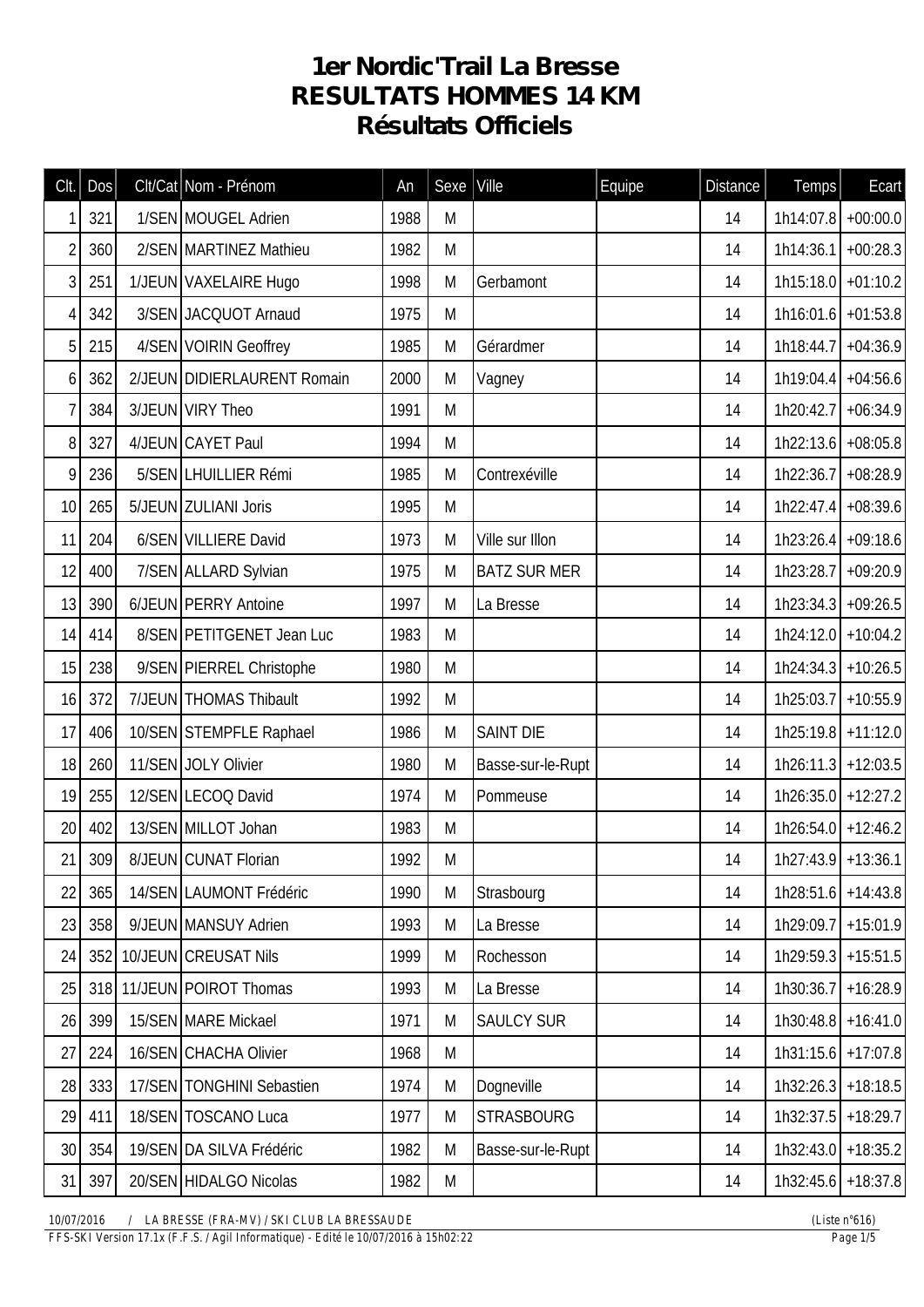| Clt.       | Dos | Clt/Cat Nom - Prénom                         | An   | Sexe | Ville              | Equipe | <b>Distance</b> | Temps                 | Ecart                   |
|------------|-----|----------------------------------------------|------|------|--------------------|--------|-----------------|-----------------------|-------------------------|
| 32         | 214 | 21/SEN CLAUDEL Christophe                    | 1988 | M    | La Bresse          |        | 14              | $1h33:03.9$ + 18:56.1 |                         |
| 33         | 413 | 22/SEN TOSCANO Frederic                      | 1976 | M    | <b>MARLENHEIM</b>  |        | 14              | $1h33:23.8$ +19:16.0  |                         |
| 34         | 233 | 12/JEUN COTTEREAU Ilann                      | 1997 | M    |                    |        | 14              | $1h33:27.2$ +19:19.4  |                         |
| 35         | 308 | 23/SEN GALILEE Laurent                       | 1972 | M    |                    |        | 14              | $1h33:45.6$ + 19:37.8 |                         |
| 36         | 244 | 24/SEN MARCHAL Allowin                       | 1989 | M    | Montbéliard        |        | 14              | 1h34:13.5 +20:05.7    |                         |
| 37         | 314 | 25/SEN ARNOULD Cyril                         | 1975 | M    | La Bresse          |        | 14              | $1h34:27.6$ +20:19.8  |                         |
| 38         |     | 386 13/JEUN ROUSSEL Bastien                  | 1997 | M    | Basse-sur-le-Rupt  |        | 14              | $1h34:35.3$ +20:27.5  |                         |
| 39         | 335 | 26/SEN DEMANET Alexandre                     | 1979 | M    |                    |        | 14              | 1h34:36.0 +20:28.2    |                         |
| 40         |     | 218 14/JEUN CHIPOT Mathieu                   | 1993 | M    |                    |        | 14              | 1h34:37.0 +20:29.2    |                         |
| 41         | 353 | 1/MAST CREUSAT Jean Marie                    | 1963 | M    | Rochesson          |        | 14              | $1h35:49.1$ +21:41.3  |                         |
| 42         | 350 | 27/SEN POIROT Sébastien                      | 1987 | M    | Vagney             |        | 14              | $1h36:02.0$ +21:54.2  |                         |
| 43         | 408 | 28/SEN NAUDIN Julien                         | 1977 | M    | LE CENDRE          |        | 14              | $1h36:21.2$ +22:13.4  |                         |
| 44         | 210 | 29/SEN PIERRET Jean Marie                    | 1974 | M    |                    |        | 14              | $1h36:42.6$ +22:34.8  |                         |
| 45         | 248 | 30/SEN LAHEURTE Jean-Louis                   | 1967 | M    | Golbey             |        | 14              | $1h36:44.9$ +22:37.1  |                         |
| 46         | 202 | 15/JEUN LEVEQUE Benoit                       | 1993 | M    | Bouzemont          |        | 14              | $1h37:36.7$ +23:28.9  |                         |
| 47         | 303 | 31/SEN VALDENAIRE Samuel                     | 1984 | M    |                    |        | 14              | 1h37:55.0 +23:47.2    |                         |
| 48         | 297 | 32/SEN BUSSON Cédric                         | 1976 | M    |                    |        | 14              | 1h38:28.7 +24:20.9    |                         |
| 49         | 405 | 33/SEN CHAUDRON Mickael                      | 1978 | M    | SAINT DIE DES      |        | 14              | $1h39:36.8$ +25:29.0  |                         |
| 50         | 231 | 34/SEN AUBERT Sebastien                      | 1977 | M    | La Bresse          |        | 14              | 1h40:01.0 +25:53.2    |                         |
| 51         | 211 | 35/SEN SONZOGNI Olivier                      | 1966 | M    | Sorcy-Saint-Martin |        | 14              | $1h40:11.0$ +26:03.2  |                         |
| 52         |     | 299 2/MAST ALTOMARE Dominique                | 1961 | M    |                    |        | 14              | $1h40:26.5$ +26:18.7  |                         |
| 53         | 367 | 36/SEN MARMUL Sylvain                        | 1985 | M    |                    |        | 14              | $1h40:29.4$ +26:21.6  |                         |
| 54         | 407 | 37/SEN SEVIN Guillaume                       | 1987 | M    | <b>LILLE</b>       |        | 14              | $1h42:16.2$ +28:08.4  |                         |
| 55         | 249 | 38/SEN LORENTZ Frédéric                      | 1966 | M    |                    |        | 14              | 1h43:23.1 +29:15.3    |                         |
| 56         | 371 | 3/MAST PAQUOT Thierry                        | 1962 | M    |                    |        | 14              | $1h44:09.0$ + 30:01.2 |                         |
| 57         | 339 | 39/SEN MANSUY Jeremy                         | 1982 | M    | La Bresse          |        | 14              | 1h44:15.0 +30:07.2    |                         |
| 58         | 295 | 40/SEN RINGENBACH Olivier                    | 1975 | M    | Pouxeux            |        | 14              | $1h44:18.2$ +30:10.4  |                         |
| 59         | 234 | 41/SEN MOUGEL Laurent                        | 1984 | M    |                    |        | 14              | 1h44:54.9 +30:47.1    |                         |
| 60         | 306 | 42/SEN BARBARO Ludovic                       | 1977 | M    |                    |        | 14              | $1h45:11.0$ + 31:03.2 |                         |
| 61         | 385 | 43/SEN KAMMERER Remi                         | 1972 | M    | Breitenbach        |        | 14              | $1h46:58.9$ + 32:51.1 |                         |
| 62         | 377 | 44/SEN BELLION Cedrick                       | 1986 | M    | Ochey              |        | 14              | $1h47:17.4$ + 33:09.6 |                         |
| 63         | 319 | 45/SEN CHAFFAUT Olivier                      | 1968 | M    |                    |        | 14              | $1h47:24.1$ +33:16.3  |                         |
| 64         | 375 | 46/SEN SELVA Philippe                        | 1974 | M    | Rothau             |        | 14              | 1h47:35.7             | $+33:27.9$              |
| 65         | 404 | 16/JEUN SCHMITT Pierre                       | 1998 | M    |                    |        | 14              | 1h47:50.0 +33:42.2    |                         |
| 66         | 394 | 47/SEN FRANZOI Alexandre                     | 1979 | M    |                    |        | 14              | $1h47:50.8$ +33:43.0  |                         |
| 10/07/2016 |     | / LA BRESSE (FRA-MV) / SKI CLUB LA BRESSAUDE |      |      |                    |        |                 |                       | (Liste $n^{\circ}616$ ) |

*FFS-SKI Version 17.1x (F.F.S. / Agil Informatique) - Edité le 10/07/2016 à 15h02:22 Page 2/5*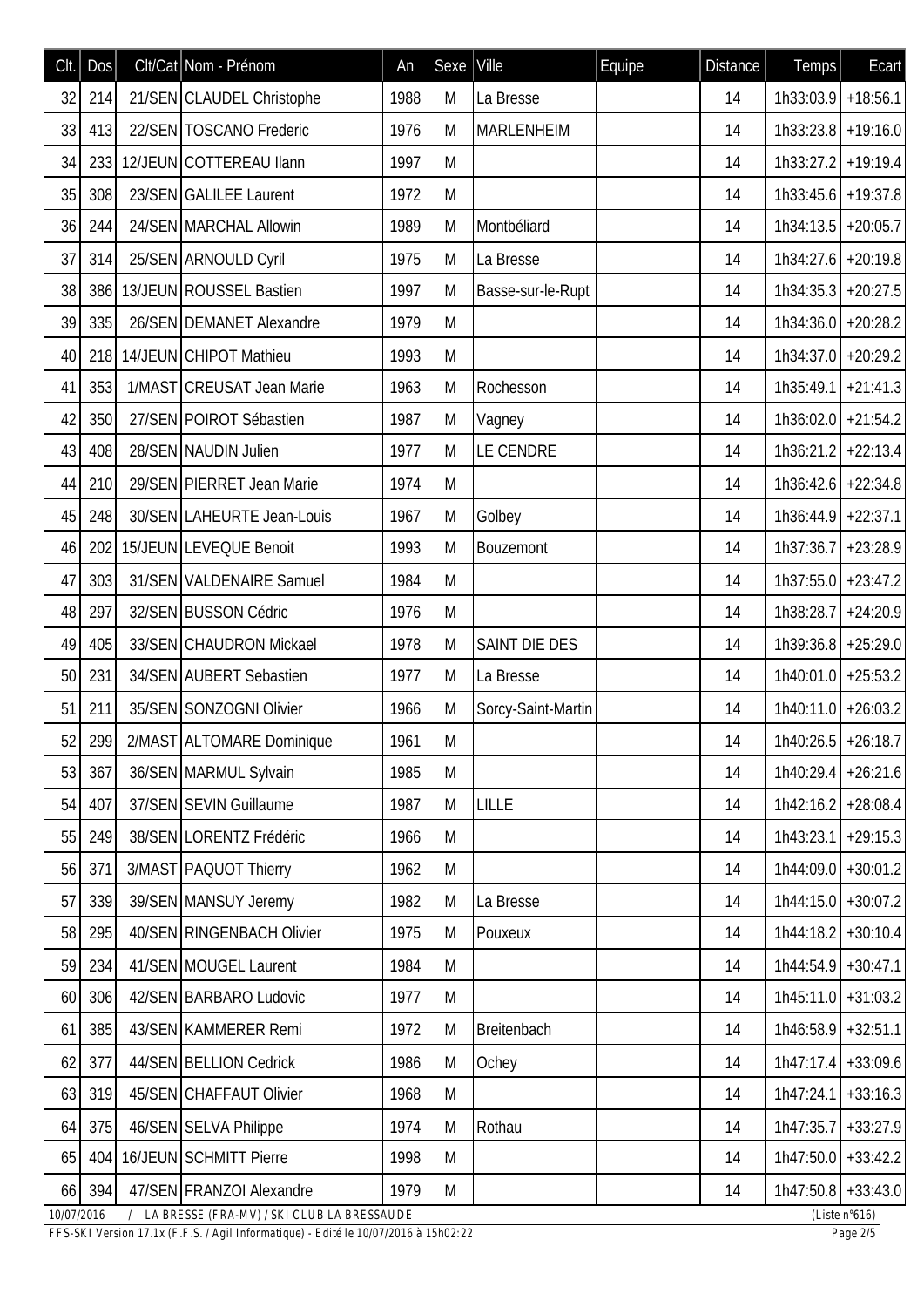| Clt.       | Dos | Clt/Cat Nom - Prénom                         | An   | Sexe | Ville            | Equipe | Distance | Temps                 | Ecart                   |
|------------|-----|----------------------------------------------|------|------|------------------|--------|----------|-----------------------|-------------------------|
| 67         | 330 | 48/SEN MARCHAL Etienne                       | 1966 | M    | Rupt-sur-Moselle |        | 14       | $1h48:06.4$ +33:58.6  |                         |
| 68         | 340 | 49/SEN DEGANDT Joanny                        | 1982 | M    | Lorry-Mardigny   |        | 14       | 1h48:11.8             | $+34:04.0$              |
| 69         | 345 | 4/MAST SCHILHANECK Eric                      | 1964 | M    |                  |        | 14       | $1h48:14.5$ + 34:06.7 |                         |
| 70         | 317 | 5/MAST   TOMASELLI Francis                   | 1959 | M    | Vittel           |        | 14       | $1h48:34.5$ + 34:26.7 |                         |
| 71         | 296 | 6/MAST XAVIER Patrick                        | 1960 | M    | Arlon            |        | 14       | $1h49:27.0$ + 35:19.2 |                         |
| 72         | 383 | 50/SEN PERRIN Quentin                        | 1987 | M    |                  |        | 14       | 1h49:32.3             | $+35:24.5$              |
| 73         | 212 | 51/SEN LALLEMAND Jonathan                    | 1982 | M    |                  |        | 14       | $1h50:06.3$ + 35:58.5 |                         |
| 74         | 359 | 7/MAST LECLERC Frederic                      | 1965 | M    | Darney           |        | 14       | $1h50:16.3 + 36:08.5$ |                         |
| 75         | 262 | 52/SEN MAREY Nicolas                         | 1973 | M    | Strasbourg       |        | 14       | 1h50:34.7             | $+36:26.9$              |
| 76         | 304 | 53/SEN GREBERT Emmanuel                      | 1974 | M    | Saint-Remy       |        | 14       | $1h50:39.6$ +36:31.8  |                         |
| 77         | 373 | 8/MAST WECKERLE Jean-Luc                     | 1956 | M    |                  |        | 14       | $1h50:48.6$ + 36:40.8 |                         |
| 78         | 250 | 54/SEN JEROME Cedric                         | 1988 | M    |                  |        | 14       | $1h51:28.7$ + 37:20.9 |                         |
| 79         | 328 | 9/MAST JEANDEL François                      | 1951 | M    |                  |        | 14       | 1h52:16.8             | $+38:09.0$              |
| 80         | 230 | <b>MASSON Andre</b>                          | 1956 | M    | La Bresse        |        | 14       | $1h52:19.4$ + 38:11.6 |                         |
| 81         | 343 | 55/SEN HEISSAT Nicolas                       | 1985 | M    | Raon-l'Étape     |        | 14       | $1h52:35.0$ + 38:27.2 |                         |
| 82         | 240 | 56/SEN CHAUDEY Thibéry                       | 1990 | M    | Le Val-d'Ajol    |        | 14       | $1h53:14.8$ + 39:07.0 |                         |
| 83         | 291 | 57/SEN VALROFF Franck                        | 1972 | M    | Remiremont       |        | 14       | $1h53:18.8$ + 39:11.0 |                         |
| 84         | 220 | 58/SEN DIDIER Christophe                     | 1982 | M    |                  |        | 14       | $1h53:19.5$ +39:11.7  |                         |
| 85         | 246 | 59/SEN ARNAUD Samuel                         | 1975 | M    |                  |        | 14       | $1h53:36.2$ + 39:28.4 |                         |
| 86         | 391 | <b>GEORGEL Pascal</b>                        | 1957 | M    | Gérardmer        |        | 14       | 1h55:05.2             | $+40:57.4$              |
| 87         | 245 | 60/SEN DEVAUX Dimitri                        | 1980 | M    | Les Vallois      |        | 14       | $1h55:14.6$ +41:06.8  |                         |
| 88         | 415 | 61/SEN CLAUDE Julien                         | 1986 | M    |                  |        | 14       | 1h55:15.7             | $+41:07.9$              |
| 89         | 401 | 17/JEUN POIROT Louis                         | 1994 | M    | <b>LA BRESSE</b> |        | 14       | $1h55:53.5$ +41:45.7  |                         |
| 90         | 264 | 62/SEN BATOT Steeve                          | 1985 | M    |                  |        | 14       | 1h56:37.5             | $+42:29.7$              |
| 91         | 225 | 63/SEN LAURENT Michael                       | 1974 | M    |                  |        | 14       | $1h56:55.2$ +42:47.4  |                         |
| 92         | 216 | 64/SEN LELU Arnaud                           | 1975 | M    | Saint Amé        |        | 14       | 1h57:11.5             | $+43:03.7$              |
| 93         | 393 | 65/SEN JIMMY Delacote                        | 1973 | M    | Ventron          |        | 14       | $1h57:15.6$ +43:07.8  |                         |
| 94         | 257 | 66/SEN DUTHOIS Laurent                       | 1969 | M    | Archettes        |        | 14       | $1h57:24.6$ +43:16.8  |                         |
| 95         | 336 | <b>SCHERRER Jean</b>                         | 1951 | M    | Marmoutier       |        | 14       | $1h57:46.6$ +43:38.8  |                         |
| 96         | 388 | 67/SEN LEFEVRE Jean Philippe                 | 1979 | M    |                  |        | 14       | 1h58:34.3             | $+44:26.5$              |
| 97         | 247 | 68/SEN CLAUDEL Alexandre                     | 1978 | M    | La Bresse        |        | 14       | $1h58:50.6$ +44:42.8  |                         |
| 98         | 222 | 69/SEN DELPECH Ivan                          | 1975 | M    |                  |        | 14       | 1h58:52.7             | $+44:44.9$              |
| 99         | 203 | 70/SEN GABIER Fabien                         | 1978 | M    | Wintzenheim      |        | 14       | 2h00:01.5             | $+45:53.7$              |
| 99         | 232 | 18/JEUN COTTEREAU Aymeric                    | 1994 | M    |                  |        | 14       | $2h00:01.5$ +45:53.7  |                         |
| 101        |     | 355 19/JEUN LEMOINE Nicolas                  | 1992 | M    | Gérardmer        |        | 14       | $2h00:34.2$ +46:26.4  |                         |
| 10/07/2016 |     | / LA BRESSE (FRA-MV) / SKI CLUB LA BRESSAUDE |      |      |                  |        |          |                       | (Liste $n^{\circ}616$ ) |

*FFS-SKI Version 17.1x (F.F.S. / Agil Informatique) - Edité le 10/07/2016 à 15h02:23 Page 3/5*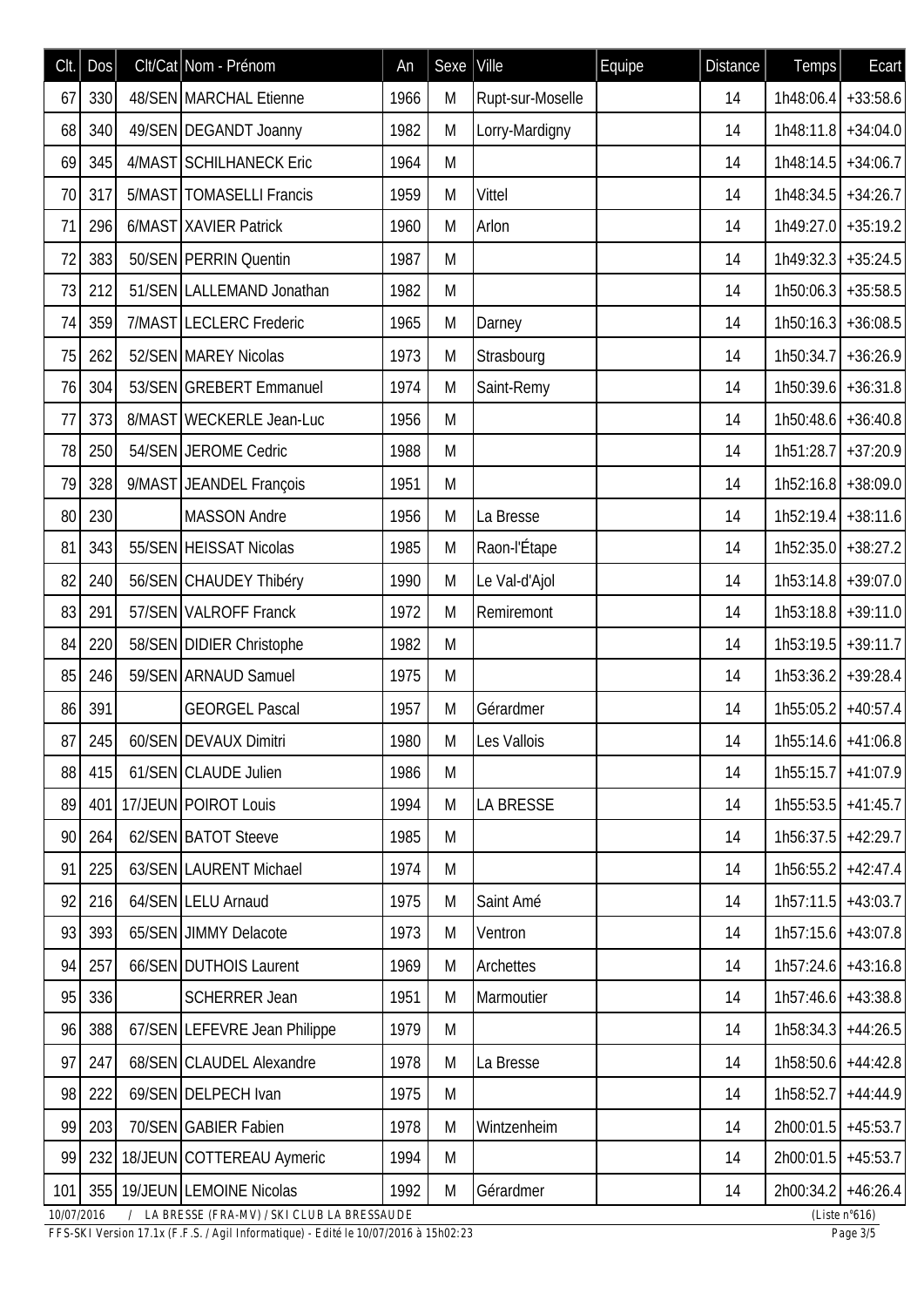| CIt.       | Dos | Clt/Cat Nom - Prénom                         | An   | Sexe <sup></sup> | Ville                | Equipe | Distance | Temps                 | Ecart                   |
|------------|-----|----------------------------------------------|------|------------------|----------------------|--------|----------|-----------------------|-------------------------|
| 102        |     | 356 20/JEUN GION Thomas                      | 1991 | M                | Gérardmer            |        | 14       | 2h00:35.2 +46:27.4    |                         |
| 103        | 363 | 71/SEN JACQUEMIN Pascal                      | 1975 | M                | Hadol                |        | 14       | $2h02:07.3$ +47:59.5  |                         |
| 104        | 347 | 72/SEN PUGET Arnaud                          | 1982 | M                |                      |        | 14       | 2h02:29.2 +48:21.4    |                         |
| 105        | 324 | 73/SEN DUPAYS Guillaume                      | 1982 | M                | Blainville-sur-l'Eau |        | 14       | 2h03:17.6 +49:09.8    |                         |
| 106        | 312 | 74/SEN REBORA Gerald                         | 1976 | M                |                      |        | 14       | 2h05:05.6 +50:57.8    |                         |
| 107        | 307 | 75/SEN PECHEUR Patrice                       | 1972 | M                |                      |        | 14       | 2h05:28.1             | $+51:20.3$              |
| 108        | 368 | 76/SEN AUBRIAT Eric                          | 1969 | M                | <b>Belfort</b>       |        | 14       | 2h05:40.7 +51:32.9    |                         |
| 109        | 322 | 77/SEN PERSONNAZ Julien                      | 1981 | M                | Allevard             |        | 14       | $2h06:04.1$ + 51:56.3 |                         |
| 110        | 387 | 78/SEN GONDRY Jean Charles                   | 1984 | M                |                      |        | 14       | $2h06:54.7$ +52:46.9  |                         |
| 111        | 252 | 21/JEUN CHANTEREAU Paul                      | 1998 | M                | La Bresse            |        | 14       | 2h07:07.9 +53:00.1    |                         |
| 112        | 259 | 79/SEN GIRODON Anthony                       | 1970 | M                | La Bresse            |        | 14       | $2h07:33.1$ +53:25.3  |                         |
| 113        | 361 | 80/SEN PETIT Laurent                         | 1972 | M                |                      |        | 14       | $2h07:47.1$ +53:39.3  |                         |
| 114        | 256 | 81/SEN CUNY Jacques                          | 1973 | M                | Nancy                |        | 14       | $2h08:06.9$ +53:59.1  |                         |
| 115        | 344 | <b>MOINE Daniel</b>                          | 1952 | M                |                      |        | 14       | 2h09:01.7 +54:53.9    |                         |
| 116        | 323 | 82/SEN RAGUILLAT Jerome                      | 1977 | M                | Dombrot-le-Sec       |        | 14       | 2h11:22.0 + 57:14.2   |                         |
| 117        | 267 | 83/SEN BOURGUIGNON Cyril                     | 1972 | M                |                      |        | 14       | $2h12:48.8$ +58:41.0  |                         |
| 118        | 235 | <b>RIETZ Denis</b>                           | 1958 | M                | Étueffont            |        | 14       | 2h13:01.2 +58:53.4    |                         |
| 119        | 241 | 84/SEN COLLIGNON Brice                       | 1981 | M                | Mont-sur-Meurthe     |        | 14       | 2h14:35.5             |                         |
| 120        | 201 | <b>AMAR Zimouche</b>                         | 1958 | M                |                      |        | 14       | 2h15:25.2             |                         |
| 121        | 290 | 85/SEN WODLING Stéphane                      | 1983 | M                | Rossfeld             |        | 14       | 2h16:48.3             |                         |
| 122        |     | 370 86/SEN FRANÇOIS Frédéric                 | 1980 | M                |                      |        | 14       | 2h17:08.1             |                         |
| 123        | 409 | 87/SEN WINTERSTEIN Laurent                   | 1974 | M                | WASSELONNE           |        | 14       | 2h17:53.3             |                         |
| 123        | 410 | 87/SEN HIRSCHMULLER Frederic                 | 1972 | M                | <b>STRASBOURG</b>    |        | 14       | 2h17:53.3             |                         |
| 123        | 412 | 87/SEN GEYER Joel                            | 1974 | M                | MARLENHEIM           |        | 14       | 2h17:53.3             |                         |
| 126        | 326 | <b>DUPAYS Charlie</b>                        | 1957 | M                |                      |        | 14       | 2h19:40.9             |                         |
| 127        | 229 | <b>REMY Jean-Denis</b>                       | 1964 | M                | Épinal               |        | 14       | 2h25:34.2             |                         |
| 128        | 416 | 90/SEN MOTTE Samuel                          | 1973 | M                | <b>DRESDEN</b>       |        | 14       | 2h27:01.7             |                         |
| 129        | 219 | <b>LAURENCY Jean-Paul</b>                    | 1948 | M                | Amage                |        | 14       | 2h32:03.2             |                         |
| 130        | 226 | 91/SEN BALLAND Christophe                    | 1981 | M                | La Bresse            |        | 14       | 2h32:37.2             |                         |
| 131        | 369 | 92/SEN CIBICK Sébastien                      | 1971 | M                | Schiltigheim         |        | 14       | 2h36:30.9             |                         |
| 132        | 305 | <b>HENRY Jean Jacques</b>                    | 1963 | M                | Ramonchamp           |        | 14       | 2h38:22.1             |                         |
| 133        | 338 | <b>HAAG Guy</b>                              | 1963 | M                | Hundling             |        | 14       | 2h43:50.1             |                         |
| 134        | 395 | 22/JEUN PETIT Virgile                        | 1997 | M                | LA VOIVRE            |        | 14       | 2h44:57.3             |                         |
| 135        | 273 | 93/SEN ROOS Fabrice                          | 1980 | M                | Strasbourg           |        | 14       | 3h32:11.0             |                         |
| 135        | 274 | 93/SEN POIROT Pierrick                       | 1986 | M                | La Bresse            |        | 14       | 3h32:11.0             |                         |
| 10/07/2016 |     | / LA BRESSE (FRA-MV) / SKI CLUB LA BRESSAUDE |      |                  |                      |        |          |                       | (Liste $n^{\circ}616$ ) |

*FFS-SKI Version 17.1x (F.F.S. / Agil Informatique) - Edité le 10/07/2016 à 15h02:23 Page 4/5*